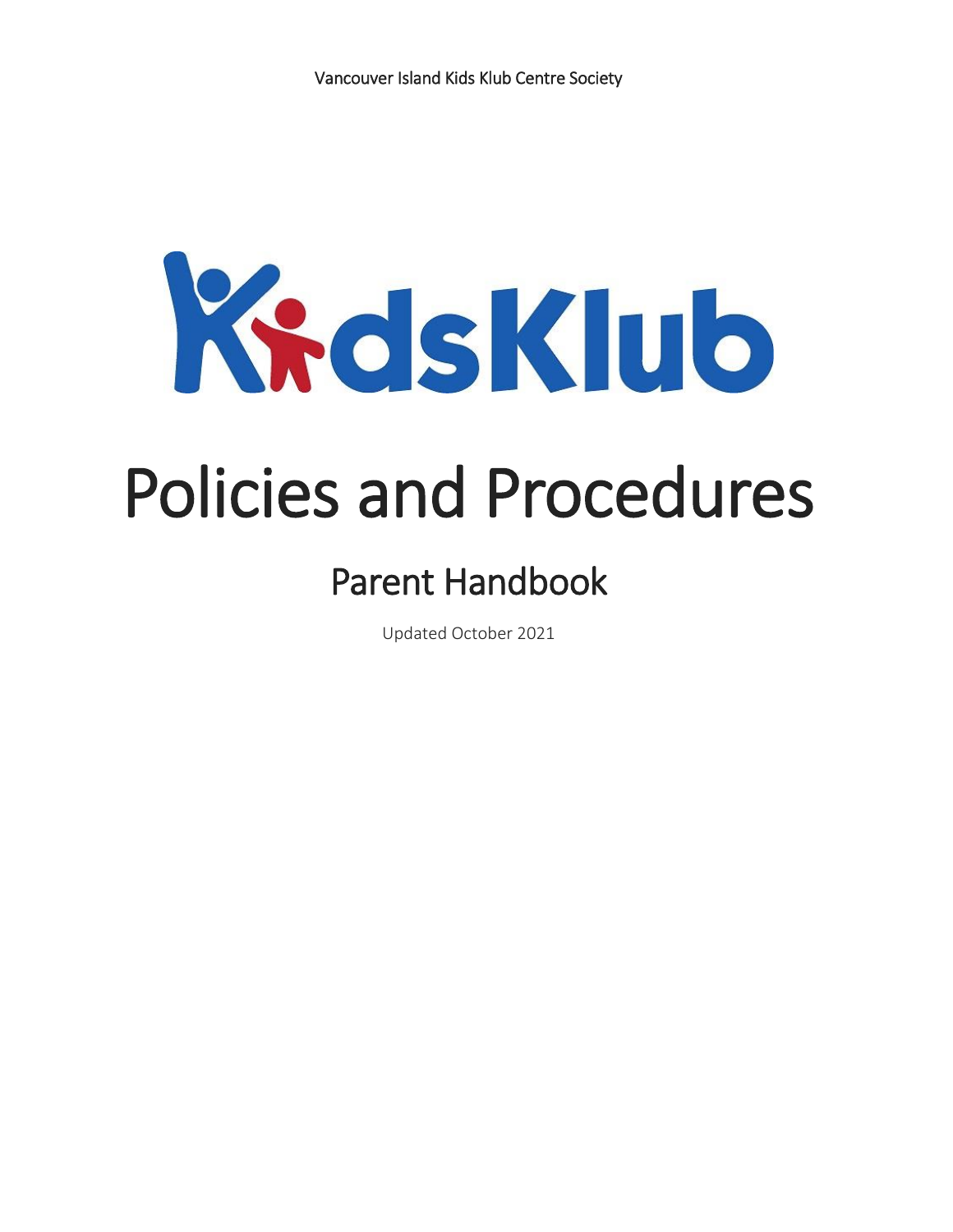# 1) Kids Klub Hours

The Head Office Hours: (4828 West Saanich Road) Monday to Friday 8:30am-4pm Kids Klub Site Servicing Hours:

- Monday to Friday
- Before School Care-7am until School Bell
- After School Care-School Bell until 5:30pm

Kids Klub is CLOSED:

- Weekends
- Statutory Holidays (Labor Day, Truth & Reconciliation Day, Thanksgiving, Remembrance Day, Christmas, Boxing Day, Family Day, Good Friday, Easter Monday, Victoria Day, Canada Day, BC Day).
- All programs are closed the last Friday in June for site maintenance and last day of summer programs.

#### 2) Licenses and Inspections

Kids Klub programs are licensed by Island Health and regularly inspected by their licensing officers. The respective regional Fire Marshall has inspected and approved all sites.

#### 3) Code of Conduct and Probationary Period

To ensure a safe and enjoyable experience for all children in our care, it is important that children behave in a manner that does not compromise the safety and respect of other participants and staff. Our Site staff will work to correct and manage behavior by using calm and clear direction and guidance.

If a child is unable to co-operate and/or manage their behavior in a program, especially any physical behavior such as touching or hitting, the following steps will be taken:

- Step 1: Centre manager will discuss with parent behavior concerns and document incidents
- Step 2: If behavior does not improve a written warning will be sent to parent / guardian from director (or program coordinator).
- Step 3: If there has not been a satisfactory improvement in behavior, Kids Klub retains the right to remove child program (refuse care) should safety be compromised.

#### Probationary Period

Each new child is accepted on a four-week probationary period. Parents/guardians are expected to make arrangements for their child if he/she demonstrates an inability to function in our program.

#### Parent Centre Concerns

Kids Klub is committed to a safe and respectful workplace. If you have concerns with care or behaviors within the program, please address this respectfully and calmly with the centre manager. If you do not feel that the matter has been resolved adequately, please contact head office and speak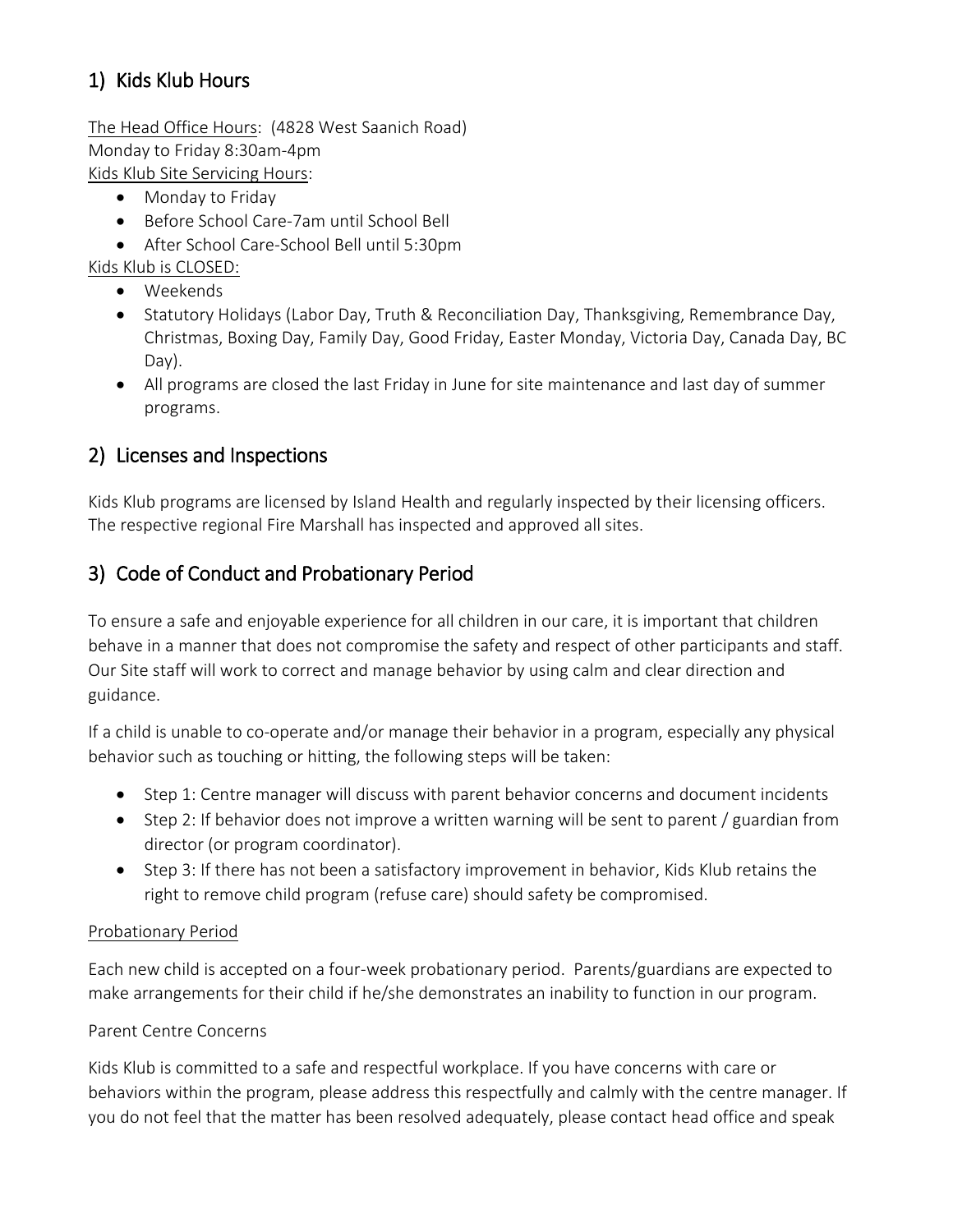to the Program Coordinator or the Executive Director. Any abuse or verbal aggression towards staff is completely unacceptable.

#### 4) Registration Fees

School Year Registration Fee (non-refundable): \$50.00 Summer Registration Fee (non-refundable): \$50.00

#### 5) Enrollment

Kids Klub offers Full Time Care Only, Mon-Fri, no daily registration, or drop-in

# 6) Payment

Before your child may start in the Kids Klub Program, we must have a Payment Method on file for the duration of your child's enrolment at Kids Klub.

Kids Klub offers 2 payment options, credit card and pre-authorized debit. If you are subsidized, please indicate that on your application

All fees are to be paid in full by the first of each month.

Any extra care received during the month (Pro D Days, Early dismissals) will be billed to you on the following months invoice.

Camps will be billed on the first of the month as follows:

- Christmas Camp: December 1<sup>st</sup>
- Spring Break Camp: March  $1<sup>st</sup>$
- Summer Camp: Please see Summer Camp Payment Agreement Form

### 7) Co-paying Parents

In the event of co-paying parents/guardians, both must submit payment agreements to cover the fees.

#### 8) Refund Policy

Kids Klub will provide refunds or reimbursements only in the case of client overpayments. Refunds are not given except under extreme circumstances and only under the discretion of Kids Klub's Director. Due to ongoing operational costs refunds cannot be guaranteed even under emergency circumstances.

# 9) Subsidy

Kids Klub accepts Subsidy Authorizations through the Affordable Childcare Benefit. If you are interested in obtaining more information about this program, please contact the Subsidy office directly at 1-888-338-6622. Kids Klub is not responsible for any subsidy related matters such as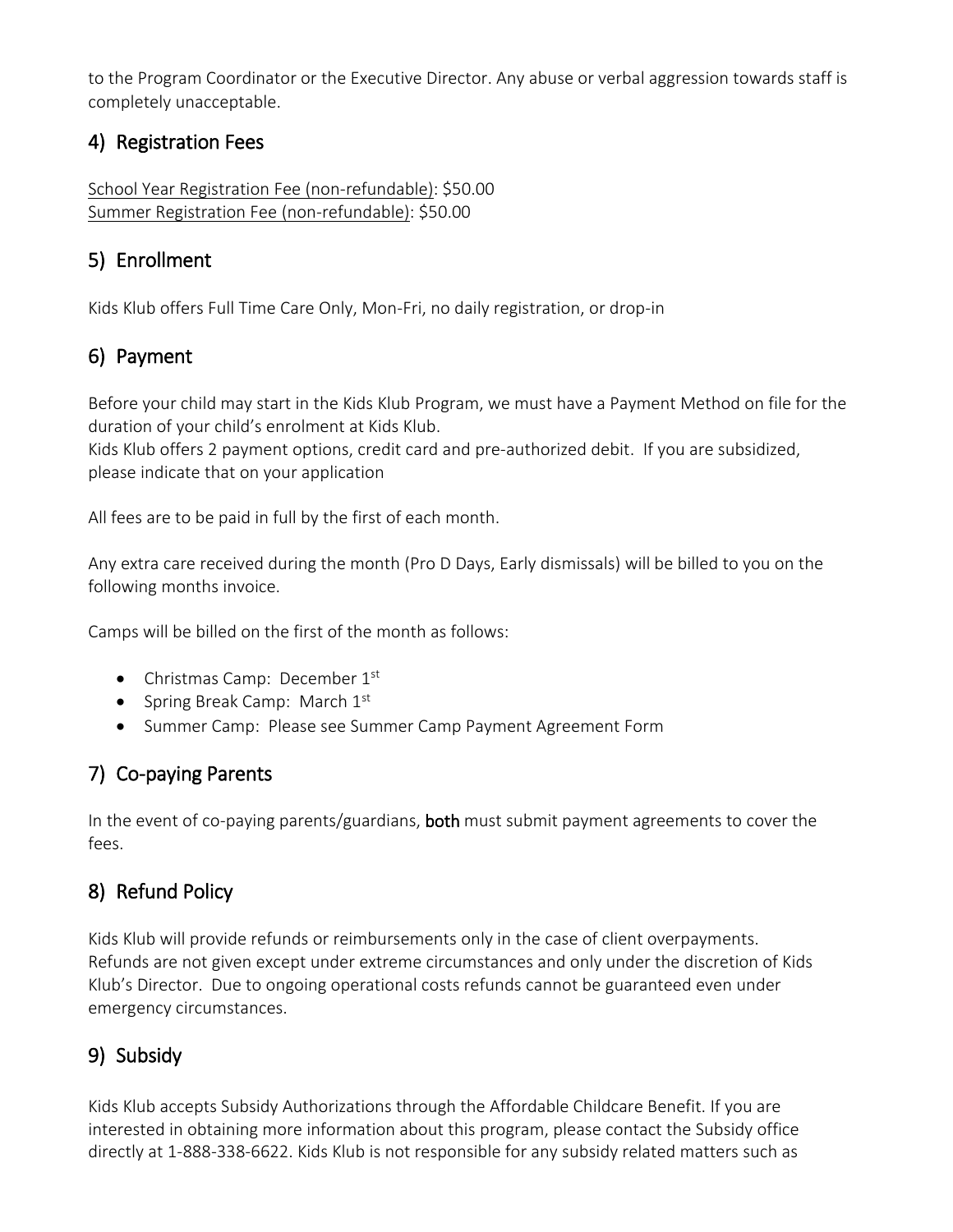renewal, or amounts issued. If you are late renewing your subsidy, you will be asked to cover the cost and Kids Klub will reimburse or credit you the amount when received by Subsidy.

## 10) Averaging of Fees

Program Fees are based on an average of number of days of care per month over the entire year

#### 11) Tax Receipts

Tax receipts will be provided by February  $1<sup>st</sup>$  for the year prior

#### 12) Withdrawal from Kids Klub school year programs.

#### Four weeks *written* notice via letter or email to the Head Office, is required if you are withdrawing your child from any portion of our program.

In the event of your child being away for any reason (including but not exclusive to holidays and maternity leave), your regular monthly fee will be charged to keep your spot.

Christmas Camp, Spring Break & Pro D Days: Once your application is submitted you are committed to care. If you would like to withdraw from this care please contact the registrar.

### 13) Withdrawal from Kids Klub Summer Camp programs

Once you have submitted your application to head office there will be NO OPTION TO WITHDRAW or REIMBURSEMENT FROM ANY WEEK REGISTERED!

You may add weeks if space permits.

#### 14) Absentee without notice & Late Drop Off

School Year After School Care: In order to prevent any missing children concerns, it is imperative that the site is contacted before 2PM if your child will be absent that day.

**When notifying your child will be away it's best to contact the site directly. Please do one of the following:** 

- **1. Call the site directly, if no answer leave a message as staff will check before pick ups**
- **2. Message using the Sandbox Parent App, please select the class directly.**
- **3. Email the site directly, ask your site manager for their site email if you don't have it.**

**If your unable to do any of the 3 options then please call the office at 250-881-1223.**

Looking for children at the school or calling the Police due to notice not given of absentee, causes undue stress for everyone. A \$20.00 fee will be charged if you do not call and notify the site prior to after school pick up time. With three or more failure to notify charges, Kids Klub reserves the right to terminate care.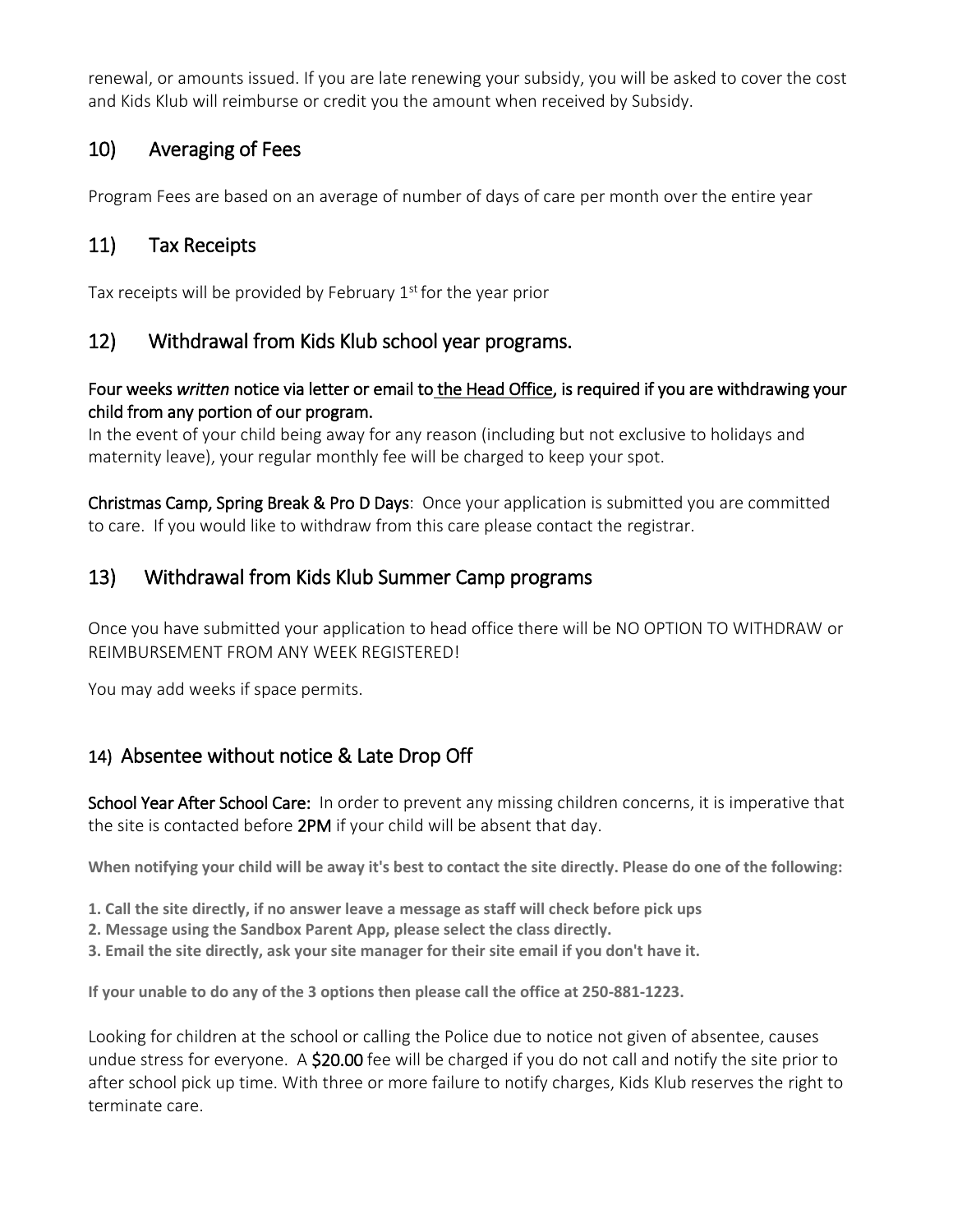School Year Morning Care: Sites have strict drop-off schedules for ensuring that children arrive to their schools on time. If this is a concern, please talk to your site manager to find out their departure time in the mornings.

#### Summer Camps

During the Summer Day Camps, out-trips often begin in the morning so we ask that your child arrive no later than 9:30am to the Summer Program.

#### 15) Late Pick Up (School Year and Summer Camps)

A late pick up fee of \$15.00 for every ½ hour, or portion of, is charged to the parent when the child is not picked up at their site's by 5:30pm. Please phone the site as soon as possible when you are going to be later than your usual pick up time.

If a guardian has not picked up a child or called by 5:45pm, the caregiver will try to contact the family and then the alternative person/s from the authorized pick up list. If that person is unavailable and the parent has not contacted the caregiver 20 minutes after the site closes, the caregiver is required to notify the Ministry of Children and Families.

If late pick up becomes a problem, you will receive a warning letter. If late pick up is an ongoing problem and reasonable effort has been made to solve it, Kids Klub may choose to terminate care for your child.

#### 16) Emergency School & Site Closures

If Kids Klub has to close due to an emergency such as *fire, earthquakes, flood, snow days, power* outages etc. or any other emergency beyond our control, you will be asked to come immediately to pick up your child.

If a closure were to happen during Non-Program hours, we will either contact you directly by either email/phone and/or Update our Social Media outlets.

\*If your child's school is closed due to snow, Kids Klub will also be CLOSED. If your child's school *district is not running transportation, we will not be running our buses.*

There will be no refunds for emergency school & site closures, this also includes School Strikes.

### 17) Persons Authorized to Pick Up your Child

The parent / guardian is required to notify the caregiver in writing if someone else will be picking up the child. If the caregiver does not know the person picking up the child, information about the person will need to be provided (name, phone number, and physical description).

- The person will be asked to show photo identification.
- You must be 16rys of age to pick up any child up from Kids Klub.
- Children will not be permitted to leave Kids Klub by taxi, bike, or without a parent/guardian.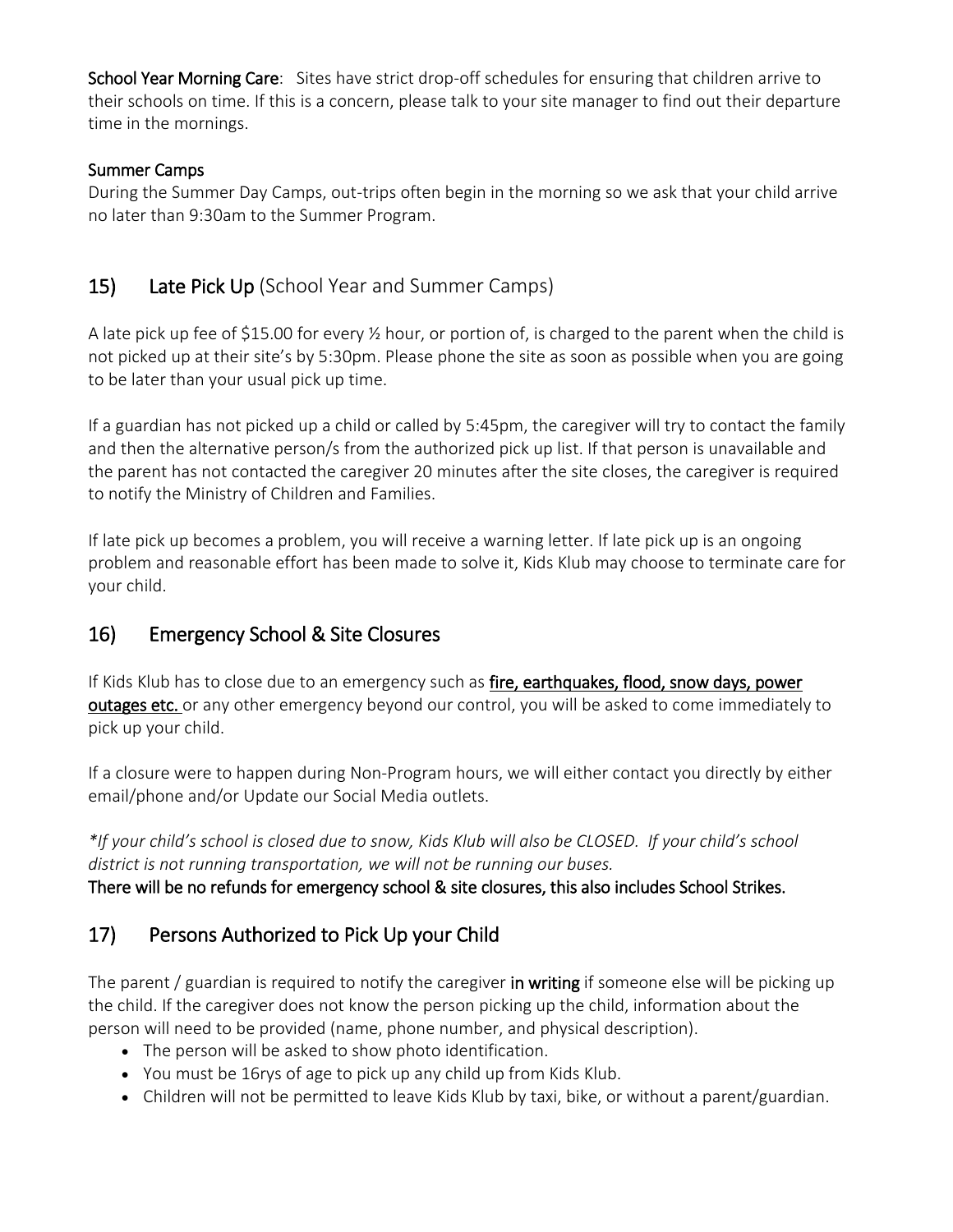#### Release of a child:

If a person authorized to pick up a child is incapable of safe care the Kids Klub staff will:

- Assess the situation
- Contact the other parent as an alternative
- Contact an emergency contact person as an alternative
- Contact local authorities if necessary

If no one comes to pick up your child by closing, the Kids Klub staff will:

- Contact the parent or emergency contact, if no answer
- Contact the Ministry of Children and Families

If an unauthorized person requests the release of a child, the Kids Klub staff will:

- Not release the child, the child will remain under the supervision of the caregiver
- Contact the parent or legal guardian
- Must receive written confirmation that this person is able to take the child.

If a parent/guardian cannot be contacted and a written confirmation is not given, the Kids Klub staff:

- Will speak to the unauthorized individual and explain the policy that no child will be released without written authorization by the parent or guardian
- Make all reasonable efforts to ensure the safety of the child and other children.
- If necessary, the police will be called for assistance.

### 18) Custody Agreements

Kids Klub will not deny a parent access to their children unless in receipt of a court order denying access. All custody arrangements are the responsibility of the parents, Kids Klub assumes no liability for drop off or pick up. All arrangements must be made with the site manager prior to being executed. Verbal arrangements to the other staff members are not honored or recognized as legally binding.

### 19) Staff/Parent Contact Outside Kids Klub Hours

Any contact, either business-related or personal, between families and staff members outside of Kids Klub Centre is strictly between these parties and should remain outside of Kids Klub Centre's operations.

### 20) Signing in and out

Children must be signed in and out each day by a parent/guardian or authorized individual on the site Sign In/Out Sheet or via a QR code posted at your site. Parents/Guardians are responsible for their children up to and until they have been fully signed in or out of our programs. Kids Klub will not be held responsible for care until after sign in.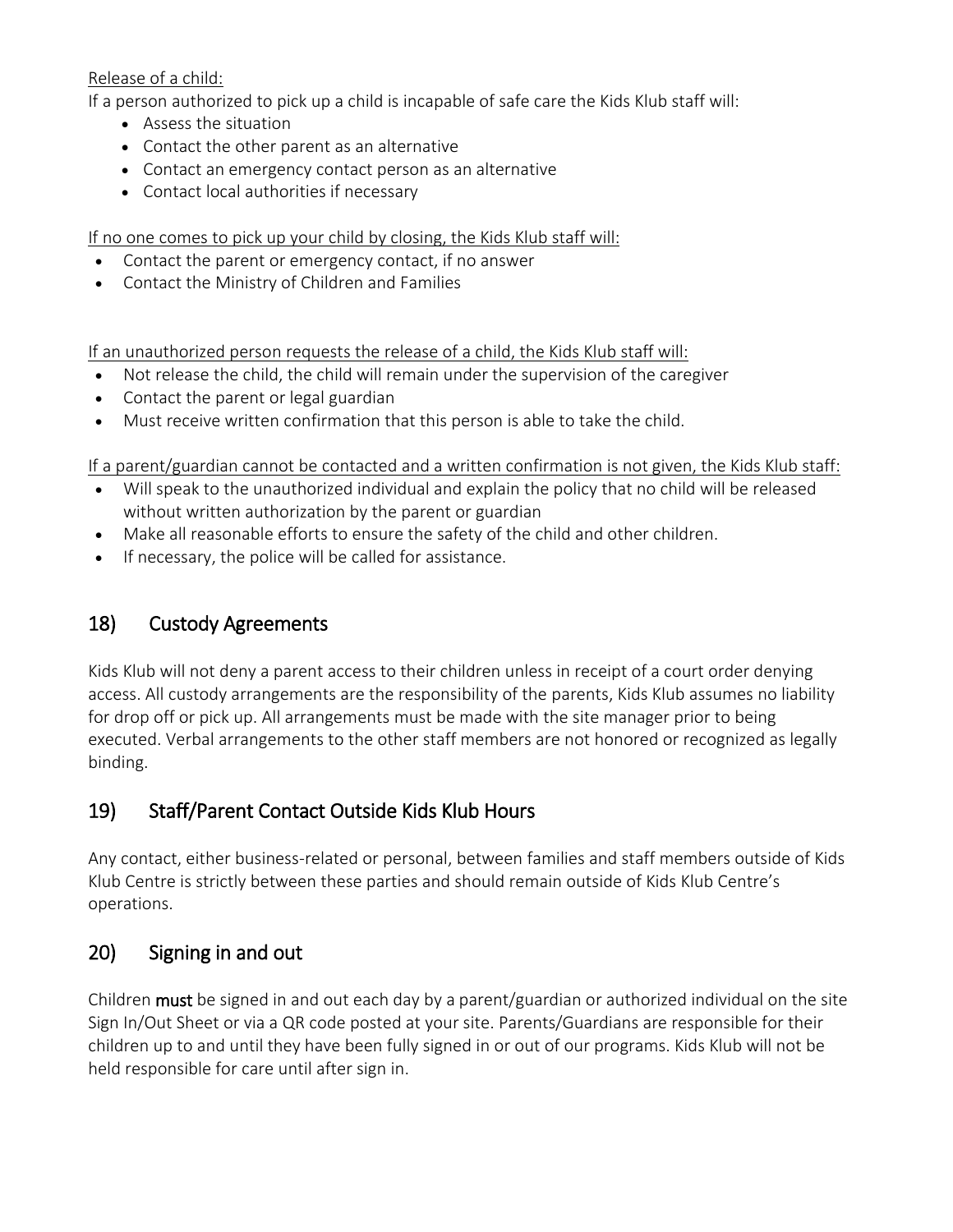# 21) Nutrition

Kids Klub promotes healthy eating and nutritional habits at all of our locations. We encourage all the children to choose their healthy options first, during snack and lunch times. Safe drinking water is always available for the children and our staff will encourage them to have water breaks throughout their time with us. All staff are made aware and will comply with any allergies or food preferences of any child in our program and a list of concerns will be posted at all locations. Parents supply all food and snacks and we ask that you supply healthy and nutritious options for you child.

# 22) Loitering

Due to Licensing Requirements, anyone over the age of 12 at any of our locations must have a current Criminal Record Check on file. While parents/guardians can drop off and pick up without a Criminal Record Check, we ask that you do not loiter at the locations during our care hours.

### 23) Out-Trips

Several after school out-trips take place in which the children do not return to the site until 5:00 p.m. If your child needs to be picked up before this time on any particular day or on a regular basis, please request that your child stay at the Kids Klub site on those days we will do our best to accommodate your request.

#### 24) Sickness

Kids Klub is committed to providing a safe and healthy environment.

If your child is sick, or displays the following symptoms, we ask that you make alternative care arrangements:

- A persistent fever (38.8 C or higher), unexplainable rashes, vomiting, diarrhea, cough, ring worm or pink eye, anything contagious or is too ill to enjoy Kids Klub activities.
- If your child contracts a communicable disease, he or she may not return until your doctor or public health nurse gives written permission.

If your child becomes sick at Kids Klub, we will contact you to pick up as soon as possible.

Staff will not administer any medication to a child without prior written consent.

If lice is found at home, Kids Klub, or school, out of consideration for other children in the program, your child cannot return to the program until the lice has been treated, the nits combed out, and the problem is removed.

# 25) First Aid

All Kids Klub Site staff have up to date First Aid Certification and will administer first aid as needed. First aid treatment does not include any form of orally ingested medications.